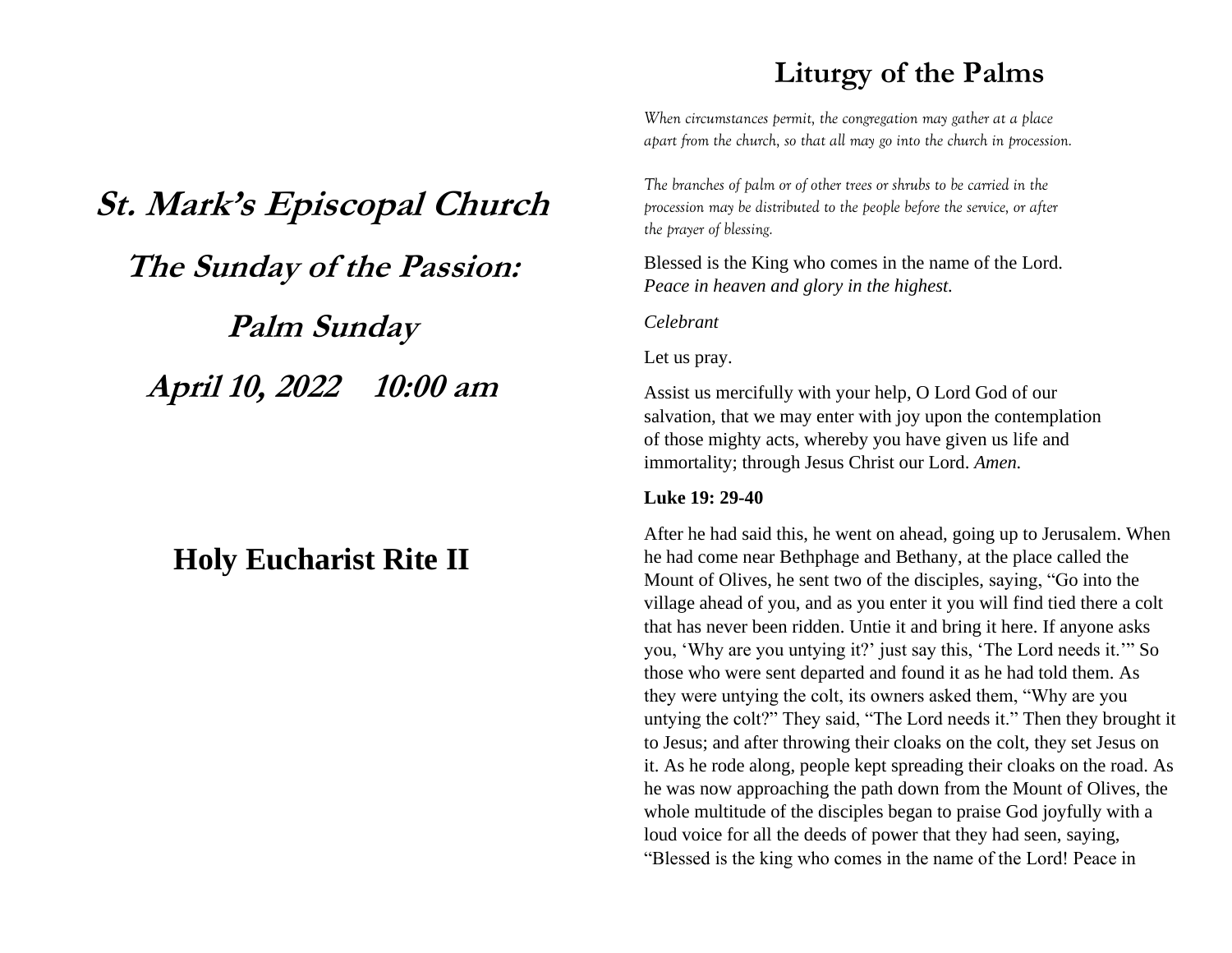heaven, and glory in the highest heaven!" Some of the Pharisees in the crowd said to him, "Teacher, order your disciples to stop." He answered, "I tell you, if these were silent, the stones would shout out."

*The Celebrant then says the following blessing*

|           | The Lord be with you.                      |
|-----------|--------------------------------------------|
| People    | And also with you.                         |
| Celebrant | Let us give thanks to the Lord our God.    |
| People    | It is right to give him thanks and praise. |

It is right to praise you, Almighty God, for the acts of love by which you have redeemed us through your Son Jesus Christ our Lord. On this day he entered the holy city of Jerusalem in triumph, and was proclaimed as King of kings by those who spread their garments and branches of palm along his way. Let these branches be for us signs of his victory, and grant that we who bear them in his name may ever hail him as our King, and follow him in the way that leads to eternal life; who lives and reigns in glory with you and the Holy Spirit, now and for ever. Amen.

Blessed is he who comes in the name of the Lord. *Hosanna in the highest.*

#### **The Procession**

| Celebrant | Let us go forth in peace.    |
|-----------|------------------------------|
| People    | In the name of Christ. Amen. |

*During the procession, all hold branches in their hands.*

#### **Psalm 118: 1-2,19-29** *Confitemini Domino*

- 1 Give thanks to the LORD, for he is good; \* his mercy endures for ever.
- 2 Let Israel now proclaim, \* "His mercy endures for ever."
- 19 Open for me the gates of righteousness; \* I will enter them; I will offer thanks to the LORD.
- 20 "This is the gate of the LORD; \* he who is righteous may enter."
- 21 I will give thanks to you, for you answered me \* and have become my salvation.
- 22 The same stone which the builders rejected \* has become the chief cornerstone.
- 23 This is the LORD'S doing, \* and it is marvelous in our eyes.
- 24 On this day the LORD has acted; \* we will rejoice and be glad in it.
- 25 Hosanna, LORD, hosanna! \* LORD, send us now success.
- 26 Blessed is he who comes in the name of the Lord; \* we bless you from the house of the LORD.
- 27 God is the LORD; he has shined upon us; \*

 form a procession with branches up to the horns of the altar.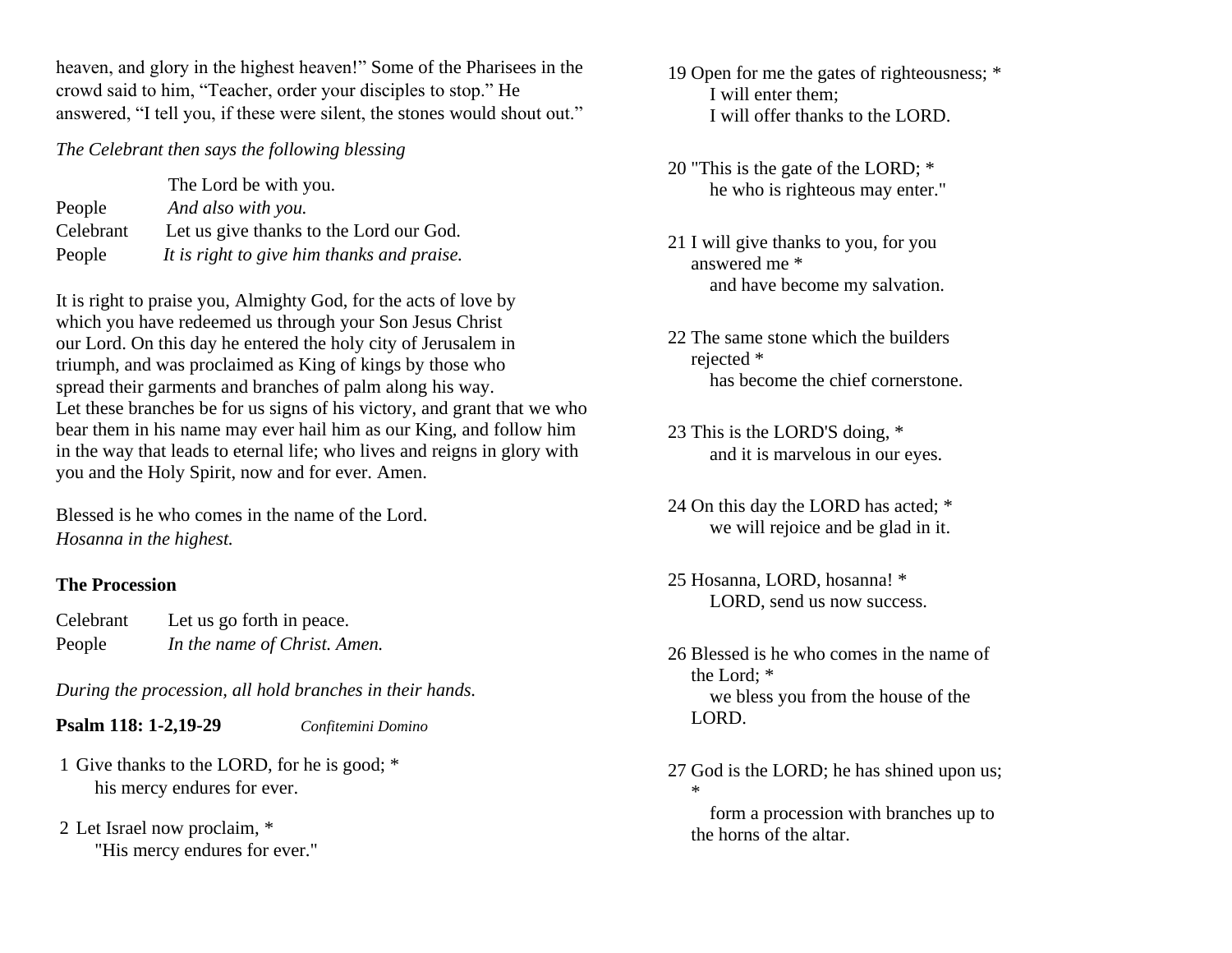- 28 "You are my God, and I will thank you; \* you are my God, and I will exalt you."
- 29 Give thanks to the LORD, for he is good; \*

his mercy endures for ever.

*At a suitable place, the procession may halt while the following Collect is said.*

Almighty God, whose most dear Son went not up to joy But first he suffered pain, and entered not into glory before he was crucified: Mercifully grant that we, walking in the way of the cross, may find it none other than the way of life and peace; through Jesus Christ our Lord. Amen.

# **Liturgy of the Word**

Let us pray.

Almighty and ever living God, in your tender love for the human race you sent your Son our Savior Jesus Christ to take upon him our nature, and to suffer death upon the cross, giving us the example of his great humility: Mercifully grant that we may walk in the way of his suffering, and also share in his resurrection; through Jesus Christ our Lord, who lives and reigns with you and the Holy Spirit, one God, for ever and ever. *Amen*.

#### **Isaiah 50:4-9a**

The Lord God has given me the tongue of a teacher, that I may know how to sustain the weary with a word. Morning by morning he wakens— wakens my ear to listen as those who are taught. The Lord God has opened my ear, and I was not rebellious, I did not turn

backward. I gave my back to those who struck me, and my cheeks to those who pulled out the beard; I did not hide my face from insult and spitting. The Lord God helps me; therefore I have not been disgraced; therefore I have set my face like flint, and I know that I shall not be put to shame; he who vindicates me is near. Who will contend with me? Let us stand up together. Who are my adversaries? Let them confront me. It is the Lord God who helps me; who will declare me guilty? All of them will wear out like a garment; the moth will eat them up.

 The Word of the Lord People *Thanks be to God.*

### **Psalm 31: 9-16**

9 Have mercy on me, O LORD, for I am in trouble; \* my eye is consumed with sorrow, and also my throat and my belly.

10 For my life is wasted with grief, and my years with sighing; \* my strength fails me because of affliction, and my bones are consumed.

- 11 I have become a reproach to all my enemies and even to my neighbors, a dismay to those of my acquaintance; \* when they see me in the street they avoid me.
- 12 I am forgotten like a dead man, out of mind; \* I am as useless as a broken pot.
- 13 For I have heard the whispering of the crowd; fear is all around; \* they put their heads together against me; they plot to take my life.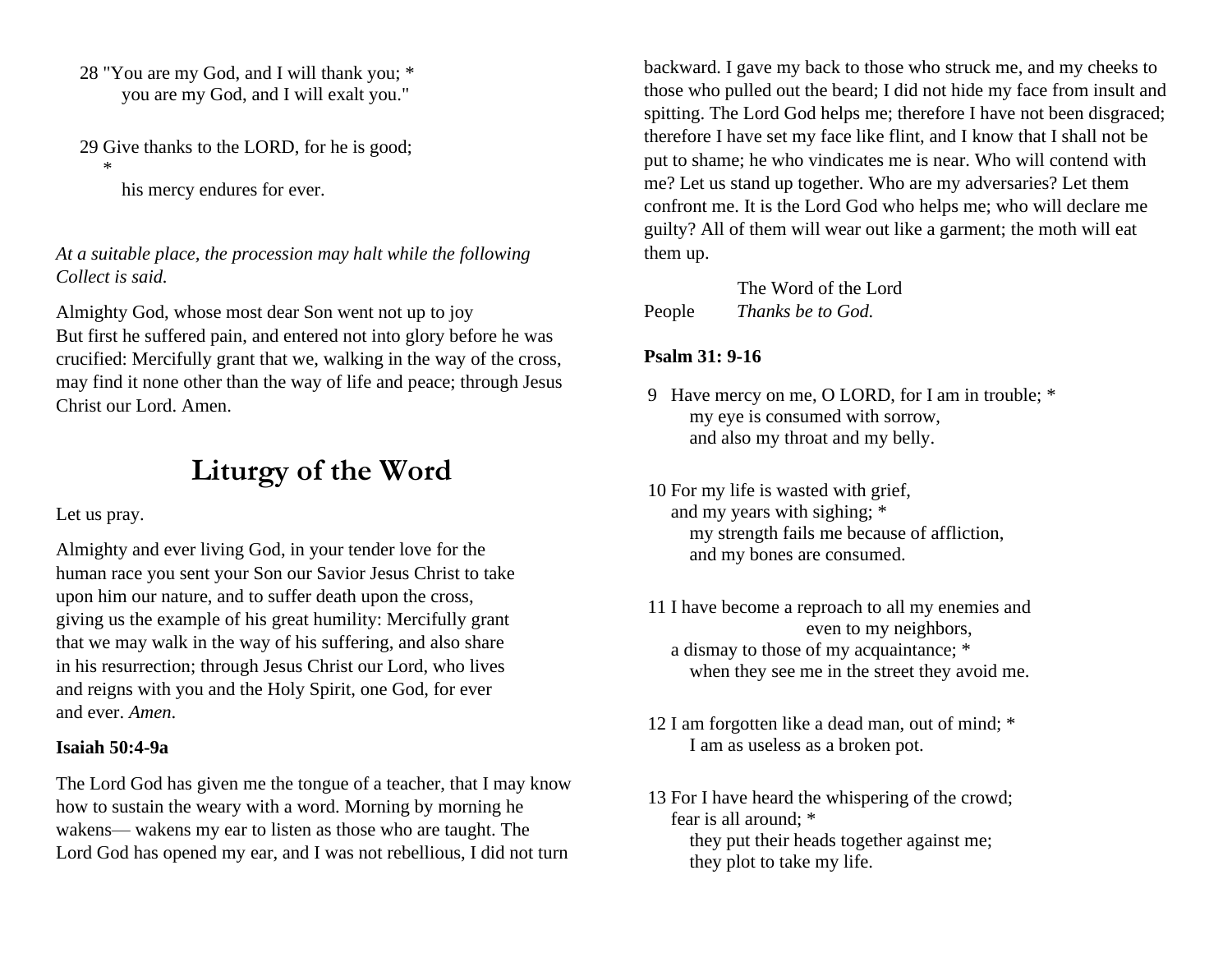14 But as for me, I have trusted in you, O LORD. \* I have said, "You are my God.

- 15 My times are in your hand; \* rescue me from the hand of my enemies, and from those who persecute me.
- 16 Make your face to shine upon your servant, \* and in your loving-kindness save me."

#### **Philippians 2:5-11**

Let the same mind be in you that was in Christ Jesus, who, though he was in the form of God, did not regard equality with God as something to be exploited, but emptied himself, taking the form of a slave, being born in human likeness. And being found in human form, he humbled himself and became obedient to the point of death— even death on a cross. Therefore God also highly exalted him and gave him the name that is above every name, so that at the name of Jesus every knee should bend, in heaven and on earth and under the earth, and every tongue should confess that Jesus Christ is Lord, to the glory of God the Father.

 The Word of the Lord. *People Thanks be to God.*

#### **Hymn 168 O** sacred head sore wounded

1. O sacred head, sore wounded, defiled and put to scorn;O kingly head, surrounded with mocking crown of thorn: what sorrow mars thy grandeur? Can death thy bloom deflower? O countenance whose splendor the hosts of heaven adore!

2. Thy beauty, long-desired, hath vanished from our sight; thy power is all expired, and quenched the light of light. Ah me! for whom thou diest, hide not so far thy grace: show me, O Love most highest, the brightness of thy face.

3. In thy most bitter passion my heart to share doth cry, with thee for my salvation upon the cross to die. Ah, keep my heart thus moved to stand thy cross beneath, to mourn thee, well-beloved, yet thank thee for thy death.

4. What language shall I borrow to thank thee, dearest friend, for this thy dying sorrow, thy pity without end? Oh, make me thine for ever! and should I fainting be, Lord, let me never, never, outlive my love for thee.

5. My days are few, O fail not, with thine immortal power, to hold me that I quail not in death's most fearful hour; that I may fight befriended, and see in my last strife to me thine arms extended upon the cross of life.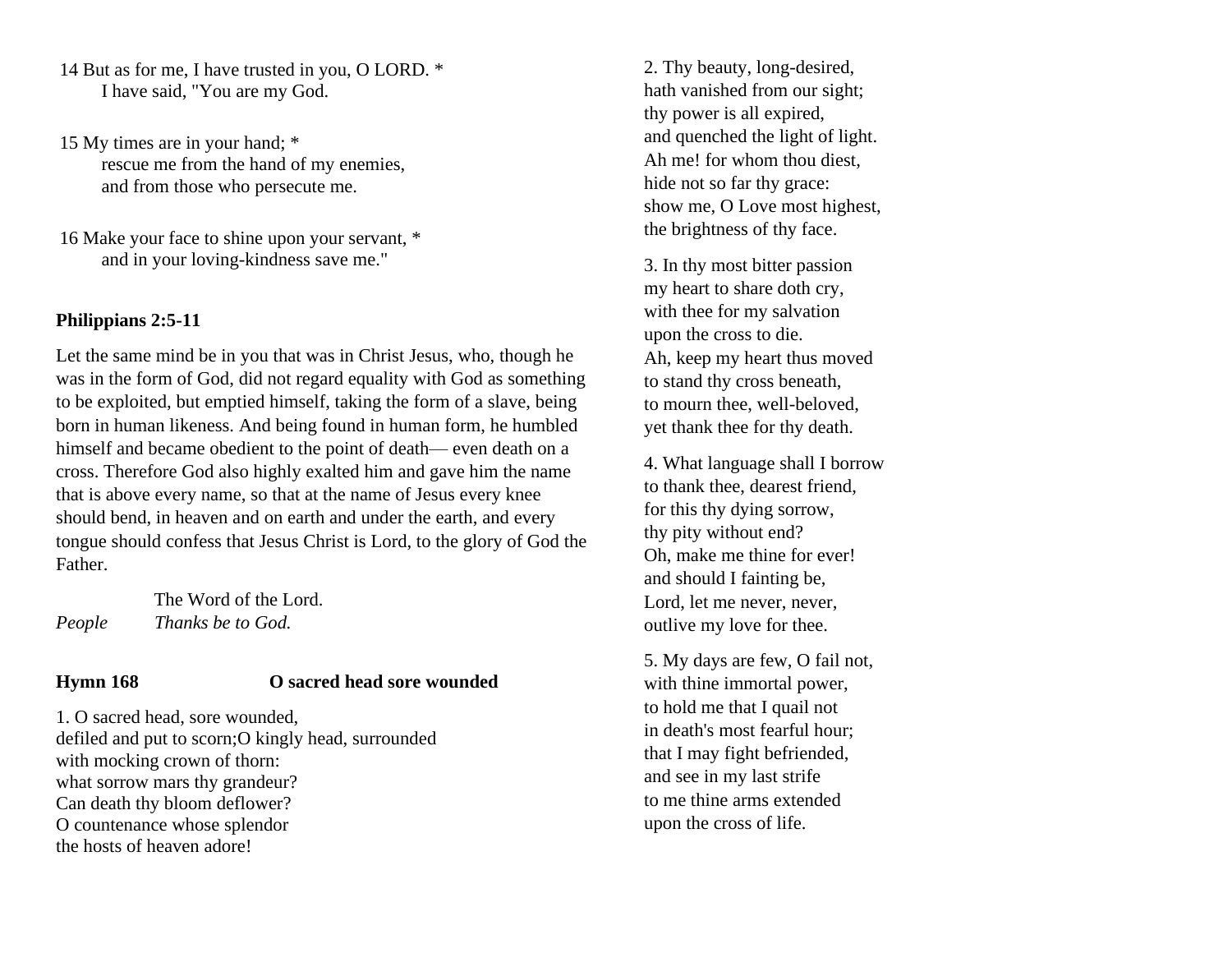The Passion of our Lord Jesus Christ according to Luke

#### **Luke 22:14-23:56**

#### *The congregation may be seated for the first part of the Passion. At the verse which mentions the arrival at Golgotha (Luke 23:33) all stand.*

When the hour came, he took his place at the table, and the apostles with him. He said to them, "I have eagerly desired to eat this Passover with you before I suffer; for I tell you, I will not eat it until it is fulfilled in the kingdom of God." Then he took a cup, and after giving thanks he said, "Take this and divide it among yourselves; for I tell you that from now on I will not drink of the fruit of the vine until the kingdom of God comes." Then he took a loaf of bread, and when he had given thanks, he broke it and gave it to them, saying, "This is my body, which is given for you. Do this in remembrance of me." And he did the same with the cup after supper, saying, "This cup that is poured out for you is the new covenant in my blood.

But see, the one who betrays me is with me, and his hand is on the table. For the Son of Man is going as it has been determined, but woe to that one by whom he is betrayed!" Then they began to ask one another, which one of them it could be who would do this. A dispute also arose among them as to which one of them was to be regarded as the greatest. But he said to them, "The kings of the Gentiles lord it over them; and those in authority over them are called benefactors. But not so with you; rather the greatest among you must become like the youngest, and the leader like one who serves. For who is greater, the one who is at the table or the one who serves? Is it not the one at the table? But I am among you as one who serves. "You are those who have stood by me in my trials; and I confer on you, just as my Father has conferred on me, a kingdom, so that you may eat and drink at my table in my kingdom, and you will sit on thrones judging the twelve tribes of Israel. "Simon, Simon, listen! Satan has demanded to sift all of you like wheat, but I have prayed for you that your own faith may not fail; and you, when once you have turned back, strengthen your brothers." And he said to him, "Lord, I am ready to go with you to

prison and to death!" Jesus said, "I tell you, Peter, the cock will not crow this day, until you have denied three times that you know me." He said to them, "When I sent you out without a purse, bag, or sandals, did you lack anything?" They said, "No, not a thing." He said to them, "But now, the one who has a purse must take it, and likewise a bag. And the one who has no sword must sell his cloak and buy one. For I tell you, this scripture must be fulfilled in me, 'And he was counted among the lawless'; and indeed what is written about me is being fulfilled." They said, "Lord, look, here are two swords." He replied, "It is enough."

He came out and went, as was his custom, to the Mount of Olives; and the disciples followed him. When he reached the place, he said to them, "Pray that you may not come into the time of trial." Then he withdrew from them about a stone's throw, knelt down, and prayed, "Father, if you are willing, remove this cup from me; yet, not my will but yours be done." Then an angel from heaven appeared to him and gave him strength. In his anguish he prayed more earnestly, and his sweat became like great drops of blood falling down on the ground. When he got up from prayer, he came to the disciples and found them sleeping because of grief, and he said to them, "Why are you sleeping? Get up and pray that you may not come into the time of trial."

While he was still speaking, suddenly a crowd came, and the one called Judas, one of the twelve, was leading them. He approached Jesus to kiss him; but Jesus said to him, "Judas, is it with a kiss that you are betraying the Son of Man?" When those who were around him saw what was coming, they asked, "Lord, should we strike with the sword?" Then one of them struck the slave of the high priest and cut off his right ear. But Jesus said, "No more of this!" And he touched his ear and healed him. Then Jesus said to the chief priests, the officers of the temple police, and the elders who had come for him, "Have you come out with swords and clubs as if I were a bandit? When I was with you day after day in the temple, you did not lay hands on me. But this is your hour, and the power of darkness!"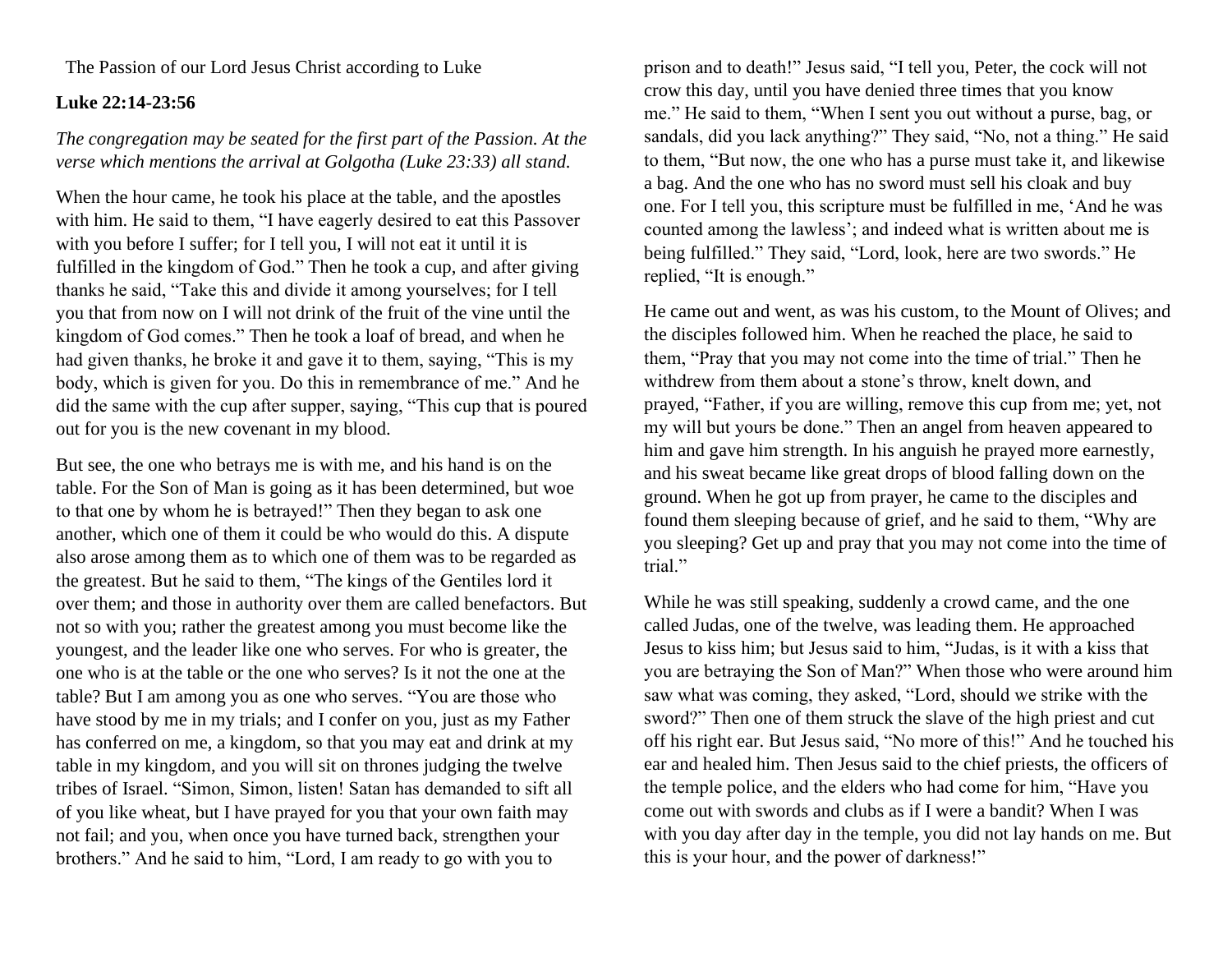Then they seized him and led him away, bringing him into the high priest's house. But Peter was following at a distance. When they had kindled a fire in the middle of the courtyard and sat down together, Peter sat among them. Then a servant-girl, seeing him in the firelight, stared at him and said, "This man also was with him." But he denied it, saying, "Woman, I do not know him." A little later someone else, on seeing him, said, "You also are one of them." But Peter said, "Man, I am not!" Then about an hour later still another kept insisting, "Surely this man also was with him; for he is a Galilean." But Peter said, "Man, I do not know what you are talking about!" At that moment, while he was still speaking, the cock crowed. The Lord turned and looked at Peter. Then Peter remembered the word of the Lord, how he had said to him, "Before the cock crows today, you will deny me three times." And he went out and wept bitterly.

Now the men who were holding Jesus began to mock him and beat him; they also blindfolded him and kept asking him, "Prophesy! Who is it that struck you?" They kept heaping many other insults on him. When day came, the assembly of the elders of the people, both chief priests and scribes, gathered together, and they brought him to their council. They said, "If you are the Messiah, tell us." He replied, "If I tell you, you will not believe; and if I question you, you will not answer. But from now on the Son of Man will be seated at the right hand of the power of God." All of them asked, "Are you, then, the Son of God?" He said to them, "You say that I am." Then they said, "What further testimony do we need? We have heard it ourselves from his own lips!"

Then the assembly rose as a body and brought Jesus before Pilate. They began to accuse him, saying, "We found this man perverting our nation, forbidding us to pay taxes to the emperor, and saying that he himself is the Messiah, a king." Then Pilate asked him, "Are you the king of the Jews?" He answered, "You say so." Then Pilate said to the chief priests and the crowds, "I find no basis for an accusation against this man." But they were insistent and said, "He stirs up the people by teaching throughout all Judea, from Galilee

where he began even to this place." When Pilate heard this, he asked whether the man was a Galilean. And when he learned that he was under Herod's jurisdiction, he sent him off to Herod, who was himself in Jerusalem at that time. When Herod saw Jesus, he was very glad, for he had been wanting to see him for a long time, because he had heard about him and was hoping to see him perform some sign. He questioned him at some length, but Jesus gave him no answer. The chief priests and the scribes stood by, vehemently accusing him. Even Herod with his soldiers treated him with contempt and mocked him; then he put an elegant robe on him, and sent him back to Pilate. That same day Herod and Pilate became friends with each other; before this they had been enemies.

Pilate then called together the chief priests, the leaders, and the people, and said to them, "You brought me this man as one who was perverting the people; and here I have examined him in your presence and have not found this man guilty of any of your charges against him. Neither has Herod, for he sent him back to us. Indeed, he has done nothing to deserve death. I will therefore have him flogged and release him." Then they all shouted out together, "Away with this fellow! Release Barabbas for us!" (This was a man who had been put in prison for an insurrection that had taken place in the city, and for murder.) Pilate, wanting to release Jesus, addressed them again; but they kept shouting, "Crucify, crucify him!" A third time he said to them, "Why, what evil has he done? I have found in him no ground for the sentence of death; I will therefore have him flogged and then release him." But they kept urgently demanding with loud shouts that he should be crucified; and their voices prevailed. So Pilate gave his verdict that their demand should be granted. He released the man they asked for, the one who had been put in prison for insurrection and murder, and he handed Jesus over as they wished.

As they led him away, they seized a man, Simon of Cyrene, who was coming from the country, and they laid the cross on him, and made him carry it behind Jesus. A great number of the people followed him, and among them were women who were beating their breasts and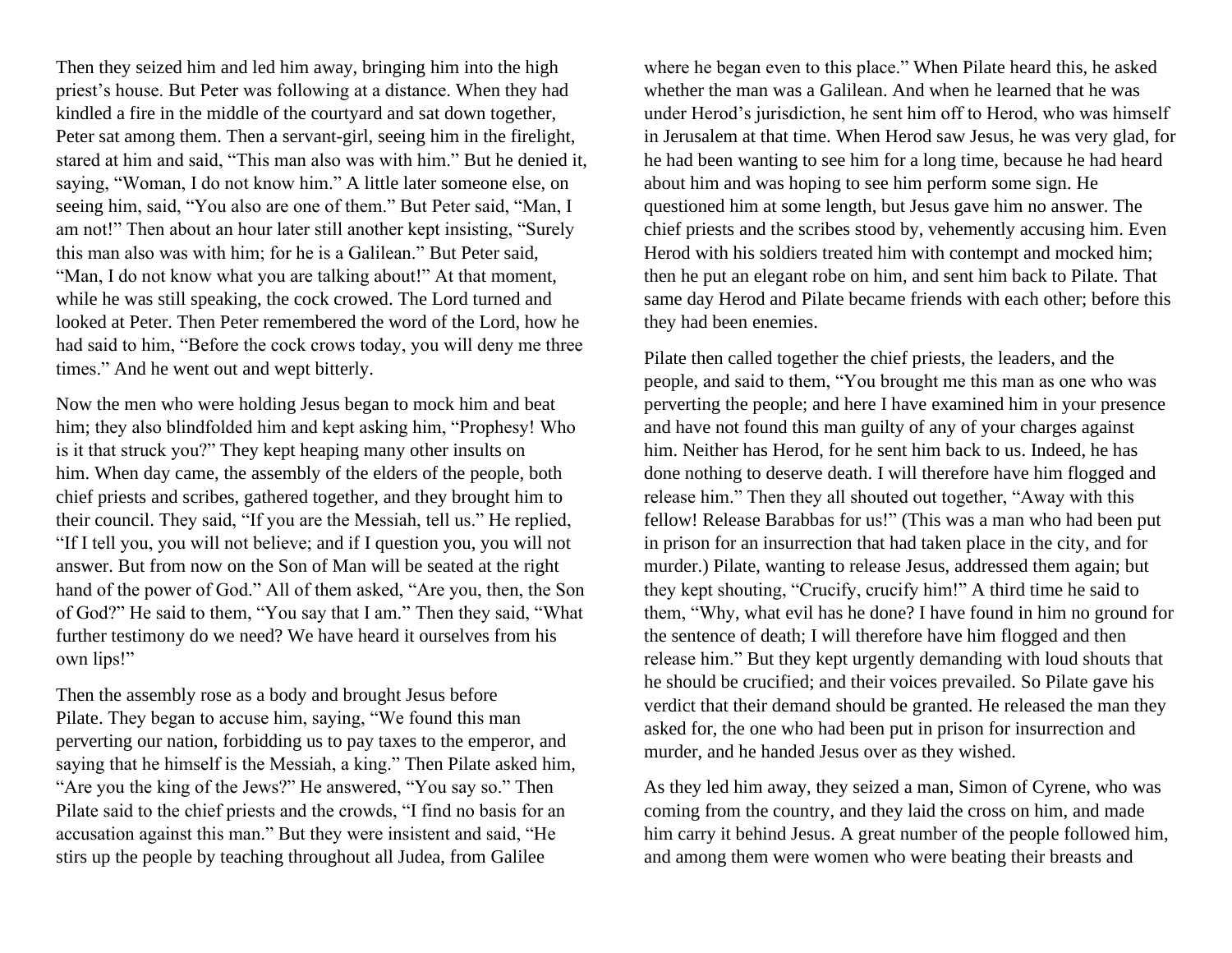wailing for him. But Jesus turned to them and said, "Daughters of Jerusalem, do not weep for me, but weep for yourselves and for your children. For the days are surely coming when they will say, 'Blessed are the barren, and the wombs that never bore, and the breasts that never nursed.' Then they will begin to say to the mountains, 'Fall on us'; and to the hills, 'Cover us.' For if they do this when the wood is green, what will happen when it is dry?"

Two others also, who were criminals, were led away to be put to death with him. When they came to the place that is called The Skull, they crucified Jesus there with the criminals, one on his right and one on his left. Then Jesus said, "Father, forgive them; for they do not know what they are doing." And they cast lots to divide his clothing. And the people stood by, watching; but the leaders scoffed at him, saying, "He saved others; let him save himself if he is the Messiah of God, his chosen one!" The soldiers also mocked him, coming up and offering him sour wine, and saying, "If you are the King of the Jews, save yourself!" There was also an inscription over him, "This is the King of the Jews." One of the criminals who were hanged there kept deriding him and saying, "Are you not the Messiah? Save yourself and us!" But the other rebuked him, saying, "Do you not fear God, since you are under the same sentence of condemnation? And we indeed have been condemned justly, for we are getting what we deserve for our deeds, but this man has done nothing wrong." Then he said, "Jesus, remember me when you come into your kingdom." He replied, "Truly I tell you, today you will be with me in Paradise."

It was now about noon, and darkness came over the whole land until three in the afternoon, while the sun's light failed; and the curtain of the temple was torn in two. Then Jesus, crying with a loud voice, said, "Father, into your hands I commend my spirit." Having said this, he breathed his last. When the centurion saw what had taken place, he praised God and said, "Certainly this man was innocent." And when all the crowds who had gathered there for this spectacle saw what had taken place, they returned home, beating their breasts. But all his acquaintances, including the women who had followed him from Galilee, stood at a distance, watching these things.

Now there was a good and righteous man named Joseph, who, though a member of the council, had not agreed to their plan and action. He came from the Jewish town of Arimathea, and he was waiting expectantly for the kingdom of God. This man went to Pilate and asked for the body of Jesus. Then he took it down, wrapped it in a linen cloth, and laid it in a rock-hewn tomb where no one had ever been laid. It was the day of Preparation, and the sabbath was beginning. The women who had come with him from Galilee followed, and they saw the tomb and how his body was laid. Then they returned, and prepared spices and ointments. On the sabbath they rested according to the commandment.

#### **Sermon The Reverend Nancy L. Threadgill**

## **The Prayers of the People**

#### **Form V**

In peace, let us pray to the Lord, saying, "Lord, have mercy".

For the holy Church of God, that it may be filled with truth and love, and be found without fault at the day of your coming, we pray to you, O Lord.

For Michael, our Presiding Bishop, for Ketlen our own Bishop, for all bishops and other ministers, and for all the holy people of God, we pray to you, O Lord.

#### *Lord, have mercy.*

For all who fear God and believe in you, Lord Christ, that our divisions may cease, and that all may be one as you and the Father are one, we pray to you, O Lord.

#### *Lord, have mercy.*

For the mission of the Church, that in faithful witness it may preach the Gospel to the ends of the earth, we pray to you, O Lord.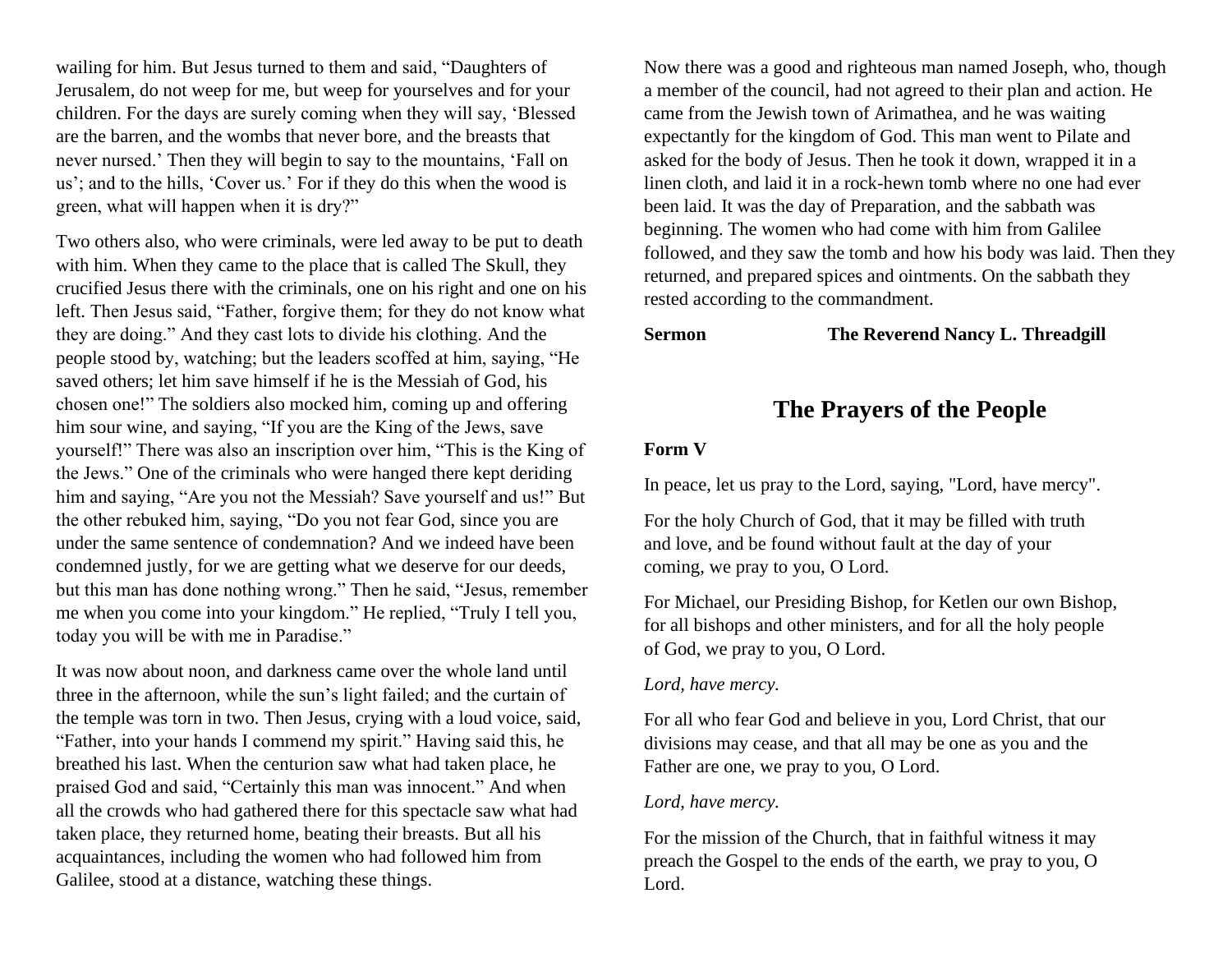#### *Lord, have mercy.*

For those who do not yet believe, and for those who have lost their faith, that they may receive the light of the Gospel, we pray to you, O Lord.

#### *Lord, have mercy.*

For the peace of the world, that a spirit of respect and forbearance may grow among nations and peoples, we pray to you, O Lord.

#### *Lord, have mercy.*

For those in positions of public trust, that they may serve justice, and promote the dignity and freedom of every person, we pray to you, O Lord.

#### *Lord, have mercy.*

For all who live and work in this community, we pray to you, O Lord.

### *Lord, have mercy.*

For a blessing upon all human labor, and for the right use of the riches of creation, that the world may be freed from poverty, famine, and disaster, we pray to you, O Lord.

### *Lord, have mercy.*

For the poor, the persecuted, the sick, and all who suffer; for refugees, prisoners, and all who are in danger; that they may be relieved and protected, we pray to you, O Lord.

### *Lord, have mercy.*

For this congregation for those who are present, and for those who are absent, that we may be delivered from hardness of heart, and show forth your glory in all that we do, we pray to you, O Lord.

### *Lord, have mercy.*

For our enemies and those who wish us harm, and for all whom we have injured or offended, we pray to you, O Lord.

#### *Lord, have mercy.*

For ourselves; for the forgiveness of our sins, and for the grace of the Holy Spirit to amend our lives, we pray to you, O Lord.

#### *Lord, have mercy.*

For all who have commended themselves to our prayers; for our families, friends, and neighbors; that being freed from anxiety, they may live in joy, peace, and health, we pray to you, O Lord.

### *Lord, have mercy.*

For all who have died in the communion of your Church, and those whose faith is known to you alone, that, with all the saints, they may have rest in that place where there is no pain or grief, but life eternal, we pray to you, O Lord.

### *Lord, have mercy.*

Rejoicing in the fellowship of the ever-blessed Virgin Mary, and all the saints, let us commend ourselves, and one another, and all our life to Christ our God. *To you, O Lord our God.*

#### *Silence*

For yours is the majesty, O Father, Son, and Holy Spirit; yours is the kingdom and the power and the glory, now and for ever. *Amen.*

### **The Peace**

### *All stand. The Celebrant says to the people*

The peace of the Lord be always with you.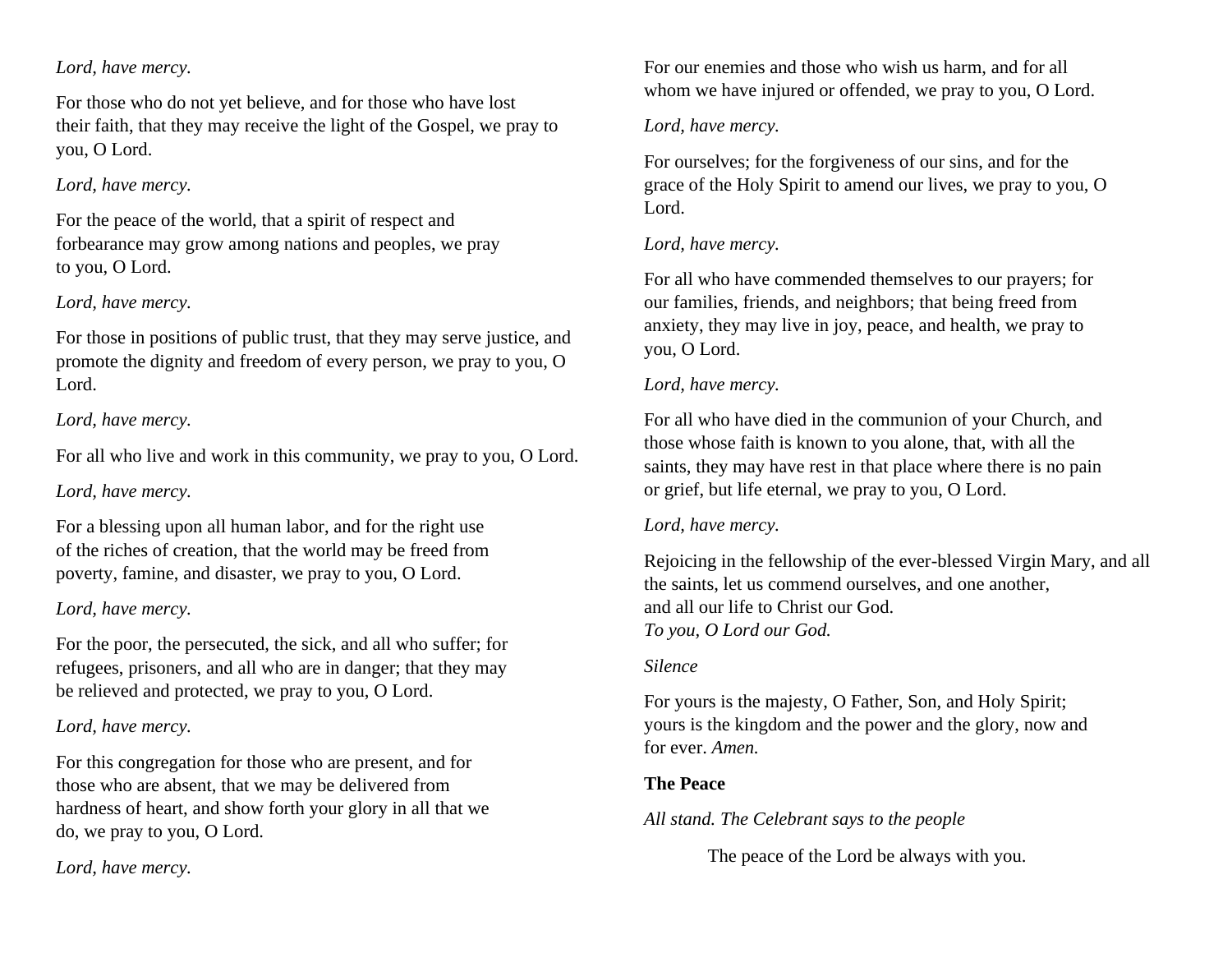People *And also with you.*

*Then the Minister and People may greet one another in the name of the Lord.*

# **The Holy Communion**

### **The Great Thanksgiving**

Offer to God a sacrifice of thanksgiving, and make good your vows to the Most High. *Psalm 50:14*

**Hymn 458 My song is love unknown**

1 My song is love unknown, my Savior's love to me, love to the loveless shown that they might lovely be. O who am I, that for my sake my Lord should take frail flesh, and die?

2 He came from his blest throne salvation to bestow, but men made strange, and none the longed-for Christ would know. But O my friend, my friend indeed, who at my need his life did spend.

3 Sometimes they strew his way, and his strong praises sing, resounding all the day hosannas to their King. Then "Crucify!" is all their breath,

and for his death they thirst and cry.

4 Why, what hath my Lord done? What makes this rage and spite? He made the lame to run, he gave the blind their sight. Sweet injuries! Yet they at these themselves displease, and 'gainst him rise.

5 They rise, and needs will have my dear Lord made away; a murderer they save, the Prince of Life they slay. Yet steadfast he to suffering goes, that he his foes from thence might free.

6 In life no house, no home my Lord on earth might have; in death no friendly tomb but what a stranger gave. What may I say? Heaven was his home; but mine the tomb wherein he lay.

7 Here might I stay and sing, no story so divine; never was love, dear King, never was grief like thine. This is my friend, in whose sweet praise I all my days could gladly spend.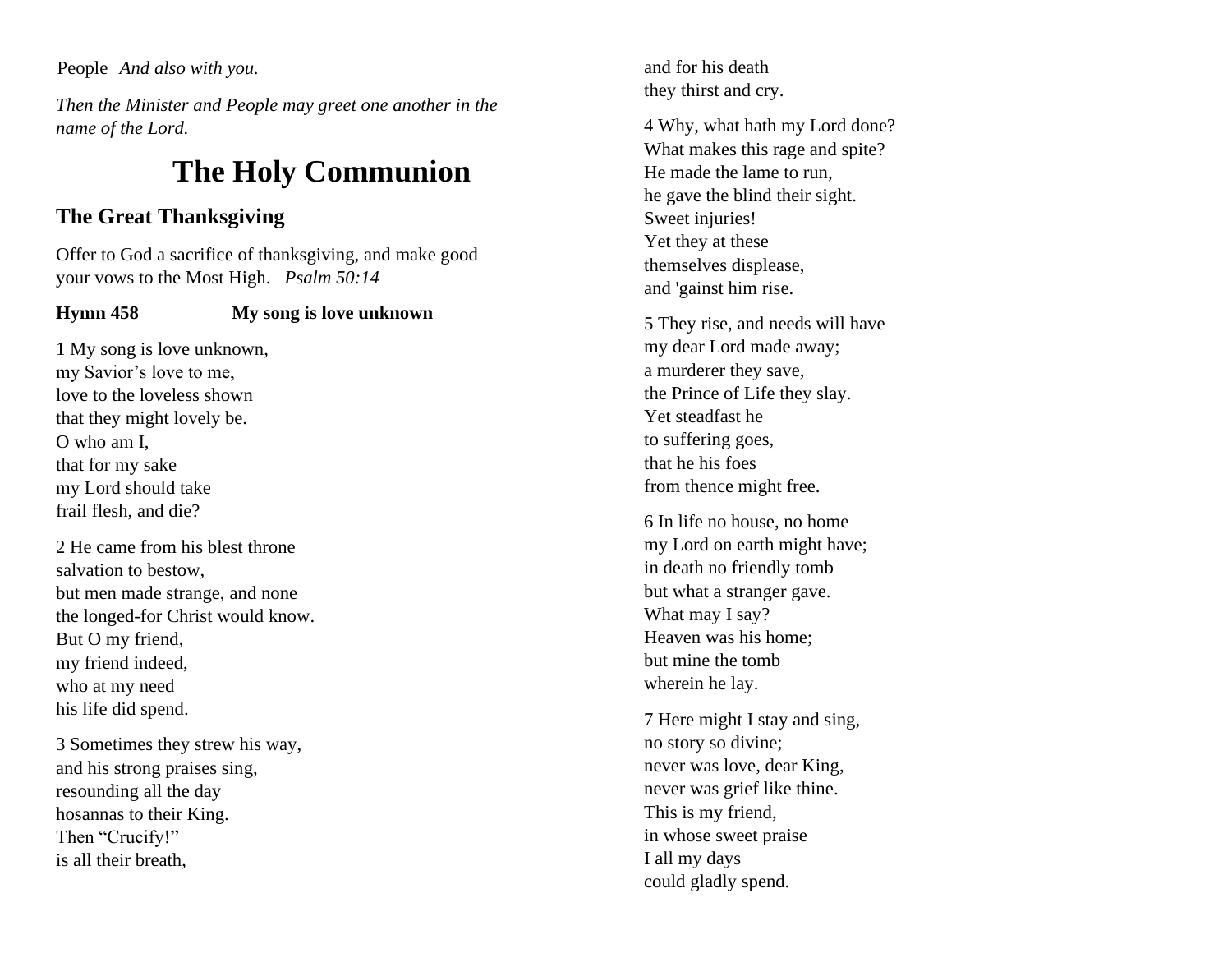#### **Eucharistic Prayer A**

The Lord be with you. People *And also with you.* Celebrant Lift up your hearts. People *We lift them to the Lord*. Celebrant Let us give thanks to the Lord our God. People *It is right to give God thanks and praise*.

Then, facing the Holy Table, the Celebrant proceeds

It is right, and a good and joyful thing, always and everywhere to give thanks to you, Father Almighty, Creator of heaven and earth.

Through Jesus Christ our Lord. For our sins he was lifted high upon the cross, that he might draw the whole world to himself; and, by his suffering and death, he became the source of eternal salvation for all who put their trust in him.

Therefore we praise you, joining our voices with Angels and Archangels and with all the company of heaven, who for ever sing this hymn to proclaim the glory of your Name:

#### Celebrant and People

*Holy, Holy, Holy Lord, God of power and might, heaven and earth are full of your glory. Hosanna in the highest. Blessed is he who comes in the name of the Lord. Hosanna in the highest.*

Holy and gracious Father: In your infinite love you made us for yourself, and, when we had fallen into sin and become subject to evil and death, you, in your mercy, sent Jesus Christ, your only and eternal Son, to share our human nature, to live and die as one of us, to reconcile us to you, the God and Father of all.

He stretched out his arms upon the cross, and offered himself, in obedience to your will, a perfect sacrifice for the whole world.

On the night he was handed over to suffering and death, our Lord Jesus Christ took bread; and when he had given thanks to you, he broke it, and gave it to his disciples, and said, "Take, eat: This is my Body, which is given for you. Do this for the remembrance of me."

After supper he took the cup of wine; and when he had given thanks, he gave it to them, and said, "Drink this, all of you: This is my Blood of the new Covenant, which is shed for you and for many for the forgiveness of sins. Whenever you drink it, do this for the remembrance of me."

Therefore we proclaim the mystery of faith:

Celebrant and People

*Christ has died. Christ is risen. Christ will come again.*

#### The Celebrant continues

We celebrate the memorial of our redemption, O Father, in this sacrifice of praise and thanksgiving. Recalling his death, resurrection, and ascension, we offer you these gifts. Sanctify them by your Holy Spirit to be for your people the Body and Blood of your Son, the holy food and drink of new and unending life in him. Sanctify us also that we may faithfully receive this holy Sacrament, and serve you in unity, constancy, and peace; and at the last day bring us with all your saints into the joy of your eternal kingdom.

All this we ask through your Son Jesus Christ: By him, and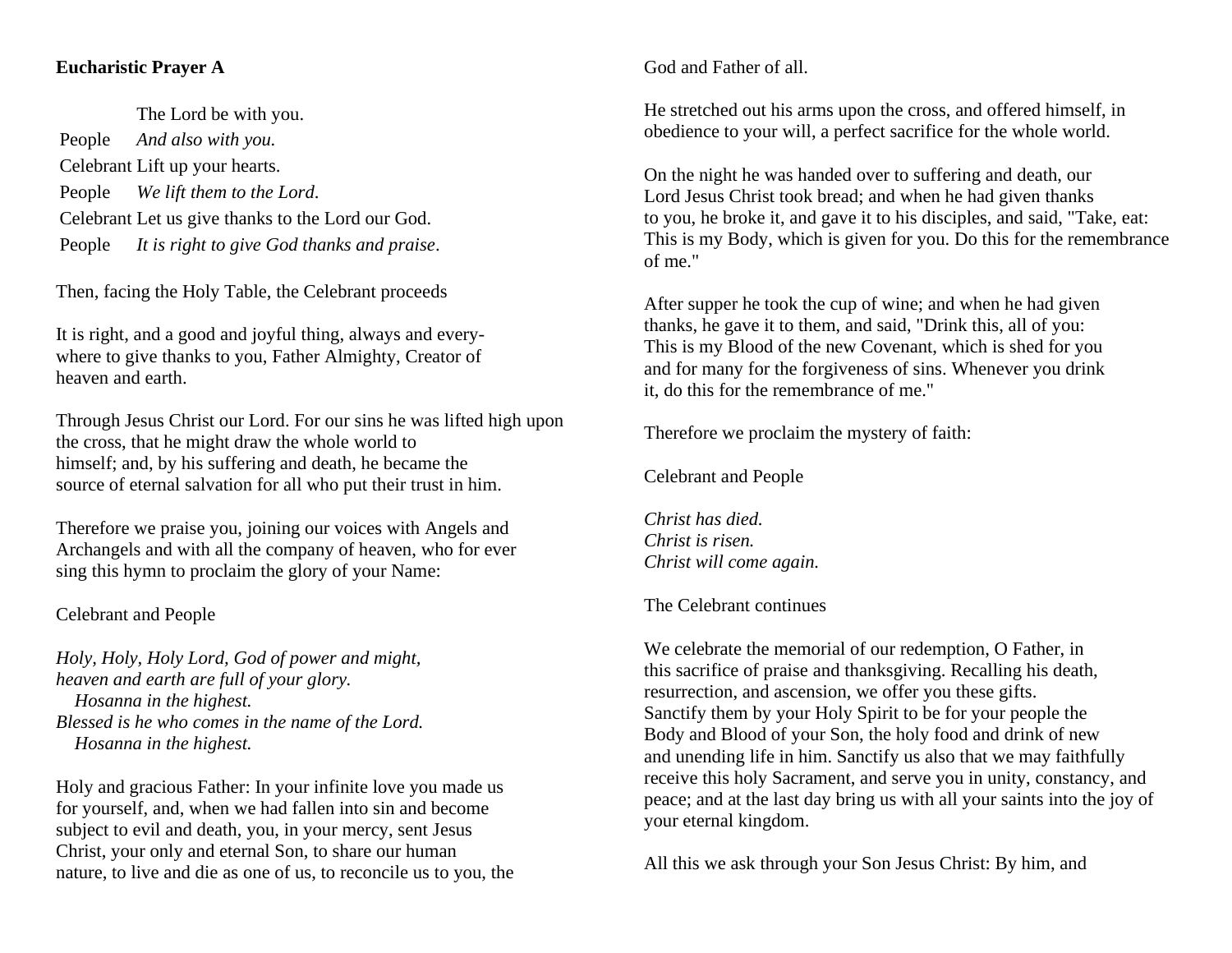with him, and in him, in the unity of the Holy Spirit all honor and glory is yours, Almighty Father, now and for ever. *AMEN.*

And now, as our Savior Christ has taught us, we are bold to say,

*Our Father, who art in heaven, hallowed be thy Name, thy kingdom come, thy will be done, on earth as it is in heaven. Give us this day our daily bread. Give us today our daily bread. And forgive us our trespasses, as we forgive those who trespass against us. And lead us not into temptation, Save us from the time of trial, but deliver us from evil.*

*For thine is the kingdom, and the power, and the glory, for ever and ever. Amen.*

*Our Father in heaven, hallowed be your Name, your kingdom come, your will be done, on earth as in heaven. Forgive us our sins*

As our Savior Christ

 has taught us, we now pray,

 *as we forgive those who sin against us. and deliver us from evil.*

*For the kingdom, the power, and the glory are yours, now and for ever. Amen.*

#### **The Breaking of the Bread**

*The Celebrant breaks the consecrated Bread.*

*A period of silence is kept.*

Christ our Passover is sacrificed for us; *Therefore let us keep the feast.*

Facing the people, the Celebrant says the following Invitation

The Gifts of God for the People of God.

Take them in remembrance that Christ died for you, and feed on him in your hearts by faith, with thanksgiving.

For those unable to receive the physical Communion at this time please pray the following with me:

 *My Jesus, I believe that you are truly present in the Blessed Sacrament of the Altar. I desire to offer you praise and thanksgiving as I proclaim your resurrection. I love you above all things, and long for you in my soul. Since I cannot receive you in the Sacrament of your Body and Blood, come spiritually into my heart. Cleanse and strengthen me with your grace, Lord Jesus, and let me never be separated from you. May I live in you, and you in me, in this life and in the life to come. Amen.*

#### **Communion Hymn 337 And now, O Father**

1 And now, O Father, mindful of the love that bought us, once for all, on Calvary's tree, and having with us him that pleads above, we here present, we here spread forth to thee that only offering perfect in thine eyes, the one true, pure, immortal sacrifice.

2 Look Father, look on his anointed face, and only look on us as found in him; look not on our misusings of thy grace, our prayer so languid, and our faith so dim: for lo! between our sins and their reward we set the passion of thy Son our Lord.

3 And then for those, our dearest and our best, by this prevailing presence we appeal: O fold them closer to thy mercy's breast! O do thine utmost for their souls' true weal! From tainting mischief keep them pure and clear, and crown thy gifts with strength to persevere.

4 And so we come: O draw us to thy feet, most patient Savior, who canst love us still! And by this food, so awesome and so sweet,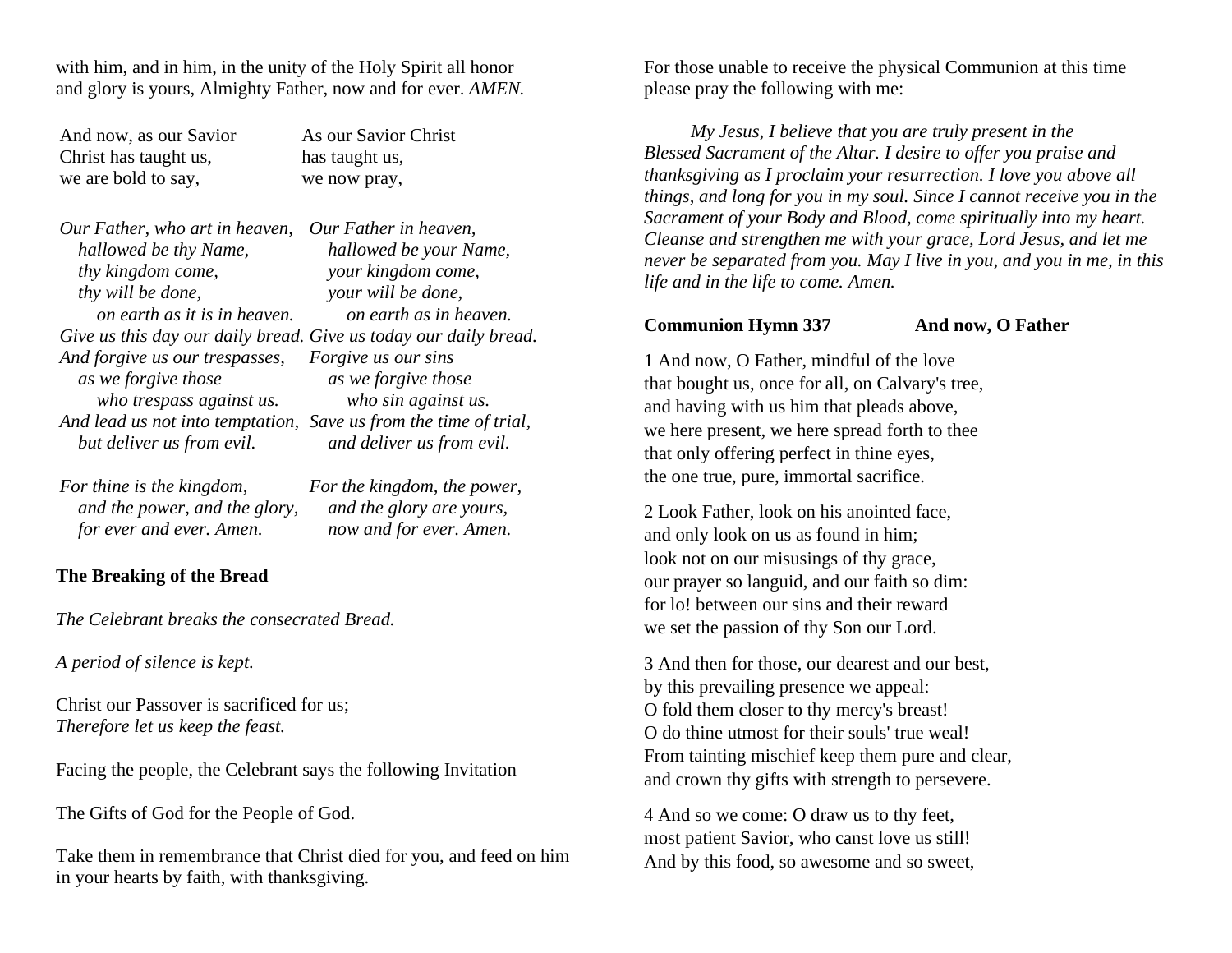deliver us from every touch of ill: in thine own service make us glad and free, and grant us never more to part from thee.

Let us pray.

#### *Celebrant and People*

*Eternal God, heavenly Father, you have graciously accepted us as living members of your Son our Savior Jesus Christ, and you have fed us with spiritual food in the Sacrament of his Body and Blood. Send us now into the world in peace, and grant us strength and courage to love and serve you with gladness and singleness of heart; through Christ our Lord. Amen.*

#### **Blessing**

May the peace of God which passes all understanding keep your hearts and minds in the knowledge of God and of God's son Jesus Christ, our Lord, and the blessing of the Father, Son and Holy Spirit be with you now and always. Amen.

#### **Hymn 154 All glory, laud, and honor**

Refrain:

All glory, laud, and honor to thee, Redeemer, King! to whom the lips of children made sweet hosannas ring.

1. Thou art the King of Israel, thou David's royal Son, who in the Lord's Name comest, the King and Blessed One. (Refrain)

2. The company of angels are praising thee on high; and we with all creation in chorus make reply. (Refrain)

3. The people of the Hebrews with palms before thee went; our praise and prayer and anthems before thee we present. (Refrain)

4. To thee before thy passion they sang their hymns of praise; to thee, now high exalted, our melody we raise. (Refrain)

5. Thou didst accept their praises; accept the prayers we bring, who in all good delightest, thou good and gracious King. (Refrain)

*Celebrant* Let us bless the Lord. *People* Thanks be to God.

From *Book of Common Prayer 1979* Hymns from *Hymnal 1982* 

If you would like to support the ministries of St. Mark's, please go to the "Donate" page of our website ( [https://saintmarksjohnstown.com/give-to-support-st-marks-and-its](https://saintmarksjohnstown.com/give-to-support-st-marks-and-its-ministries/)[ministries/](https://saintmarksjohnstown.com/give-to-support-st-marks-and-its-ministries/) ) to see the many ways that you can contribute and make your donation by Paypal or credit card. Pledge payments also can be made online through the "Donate" page.